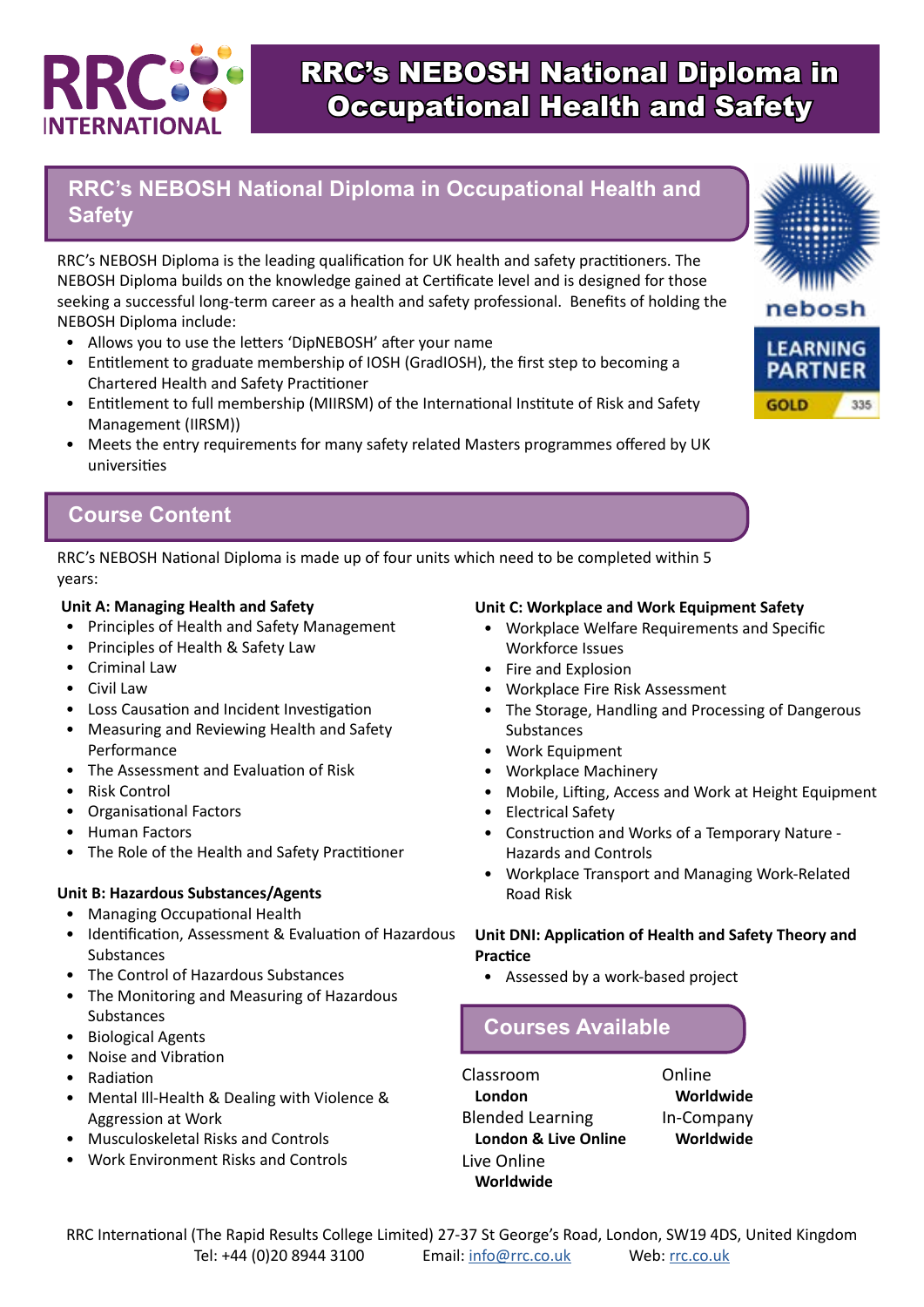

#### **Assessment**

The examination consists of three 3-hour written examinations (one each for units A, B & C) and an 8,000 word work based project. You must pass all four units to be awarded the NEBOSH National Diploma in Occupational Health and Safety

## **Entry Requirements**

The NEBOSH Diploma builds on the knowledge that is gained from studying a NEBOSH Certificate or similar course and it is therefore recommended such a qualification is gained before starting the NEBOSH Diploma course.

For details on the knowledge required before starting to study the NEBOSH Diploma see our [Guidance on Direct Entry to the NEBOSH Diploma.](mailto:info%40rrc.co.uk?subject=)



#### **Classroom Courses - Block Release**

- Complete Course 7 weeks (31 days)
- Unit A 3 weeks (13 days), Unit B 2 weeks (9 days), Unit C 2 weeks (9 days)
- Revision workshops are optional and subject to an additional charge

| Unit                                                                                   | <b>Block Release</b> |              |        | Exam/                   |                                                             |
|----------------------------------------------------------------------------------------|----------------------|--------------|--------|-------------------------|-------------------------------------------------------------|
|                                                                                        | Week 1               | Week 2       | Week 3 | Submission<br>Date      | Fee                                                         |
| London (Wimbledon) - Fee for complete course - £4,960 + VAT + £419 NEBOSH Fee (£6,371) |                      |              |        |                         |                                                             |
| A                                                                                      |                      |              |        | 12 Jul 22               |                                                             |
| B                                                                                      |                      |              |        | 13 Jul 22               | Individual Unit: £1,445 + VAT<br>+ £89 NEBOSH Fee (£1,823)* |
| C                                                                                      | 25-29 Apr 22         | 16-19 May 22 |        | 14 Jul 22               |                                                             |
| <b>DNI</b>                                                                             |                      |              |        | Feb, May, Aug<br>or Nov | $£150 + VAT + £89 NEBOSH$<br>Fee (£269)                     |

**\*NOTE:** Reigstration fee of £63 chargeable on first unit only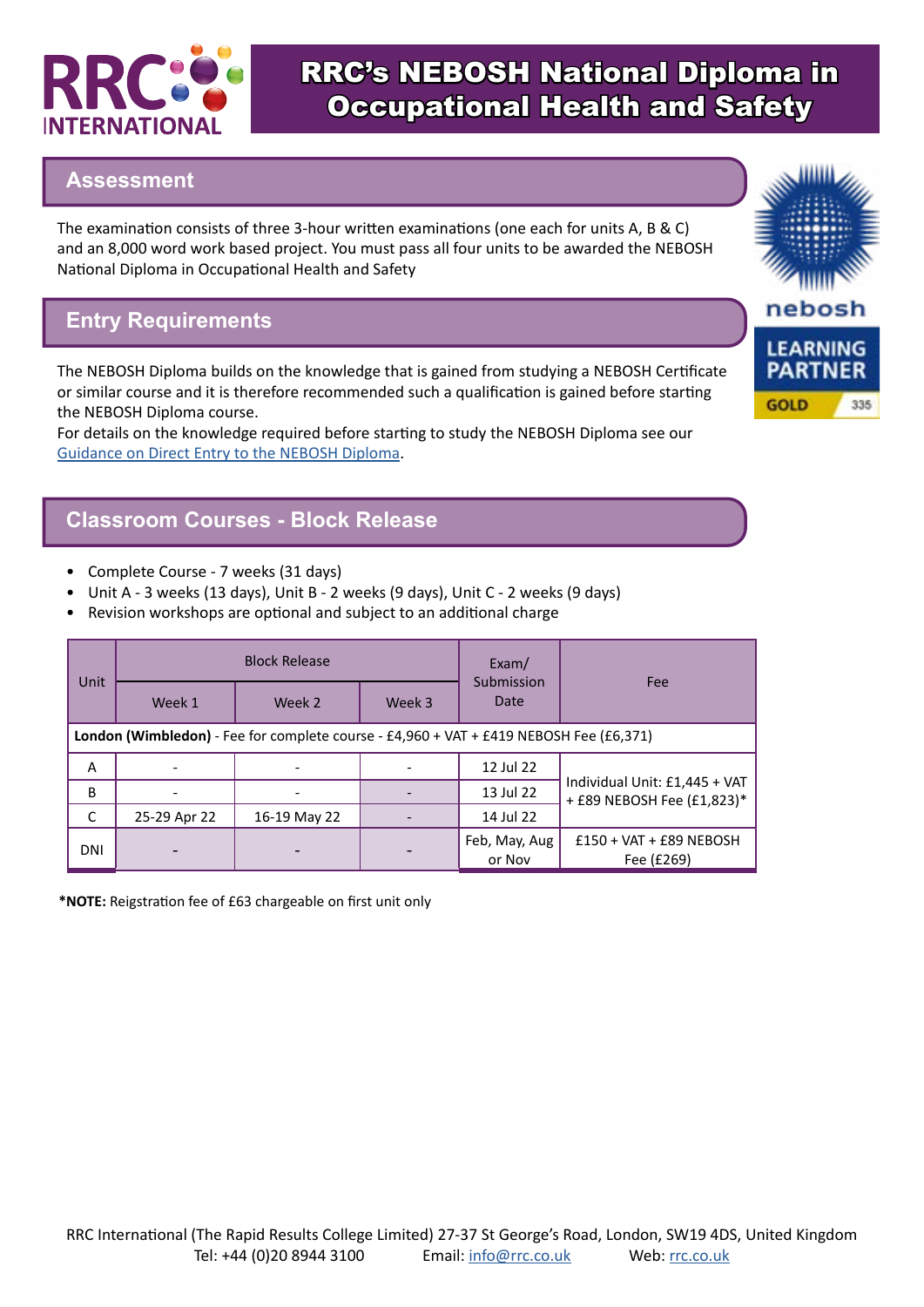

## **Blended Learning**

Highly effective combination of classroom and online learning.

• 3x 5-day classroom workshops (1 week each for Units A, B and C) + 300 hours private study

| Unit                                                                               | <b>Workshop Dates</b>                                                                        | Exam/Submission<br>date | <b>Fee</b>                                        |  |  |  |
|------------------------------------------------------------------------------------|----------------------------------------------------------------------------------------------|-------------------------|---------------------------------------------------|--|--|--|
|                                                                                    | London (Wimbledon) - Fee for complete course - £2,740.15 + VAT + £419 NEBOSH Fee (£3,962.03) |                         |                                                   |  |  |  |
| A                                                                                  |                                                                                              | 12 Jul 22               | $£910.05 + VAT* + £89 NEBOSH Fee$<br>(E1, 266.01) |  |  |  |
| B                                                                                  | 9-13 May 22                                                                                  | 13 Jul 22               |                                                   |  |  |  |
| C                                                                                  | 21-25 Nov 22                                                                                 | 16 Feb 23               |                                                   |  |  |  |
| DNI                                                                                |                                                                                              | Feb, May, Aug or<br>Nov | $£150 + VAT + £89 NEBOSH Fee$<br>(E269)           |  |  |  |
| Live Online - Fee for complete course - £2,357 + VAT + £419 NEBOSH Fee (£3,247.40) |                                                                                              |                         |                                                   |  |  |  |
| A                                                                                  | 9-13 May 22                                                                                  | 12 Jul 22               | $£749 + VAT + £89 NEBOSH Fee$<br>(E987.80)        |  |  |  |
| B                                                                                  | 23-27 May 22                                                                                 | 13 Jul 22               |                                                   |  |  |  |
| C                                                                                  |                                                                                              | 14 Jul 22               |                                                   |  |  |  |
| <b>DNI</b>                                                                         |                                                                                              | Feb, May, Aug or<br>Nov | $£150 + VAT + £89 NEBOSH Fee$<br>(E269)           |  |  |  |



**\*NOTE:** Reigstration fee of £63 chargeable on first unit only

## **Live Online Block Release Courses**

- Complete Course 7 weeks (31 days)
- Unit A 3 weeks (13 days), Unit B 2 weeks (9 days), Unit C 2 weeks (9 days)

| <b>Unit</b>                                                       | <b>Workshop Dates</b> |            |                        | Exam/                                     |                                         |
|-------------------------------------------------------------------|-----------------------|------------|------------------------|-------------------------------------------|-----------------------------------------|
|                                                                   | Week 1                | Week 2     | Week 3                 | Submission<br>date                        | Fee                                     |
| Fee for complete course - £3,220 + VAT + £419 NEBOSH Fee (£4,283) |                       |            |                        |                                           |                                         |
| A                                                                 | Call for Dates        |            |                        | 12 Jul 22<br>14 Feb 23                    |                                         |
| B                                                                 | Call for Dates        |            | 13 Jul 22<br>15 Feb 23 | $£925 + VAT + £89$<br>NEBOSH Fee (£1,199) |                                         |
| C                                                                 | 4-8 Apr 22            | 3-6 May 22 |                        | 14 Jul 22                                 |                                         |
| <b>DNI</b>                                                        |                       |            |                        | Feb, May,<br>Aug or Nov                   | $£150 + VAT + £89 NEBOSH$<br>Fee (£269) |

**\*NOTE:** Reigstration fee of £63 chargeable on first unit only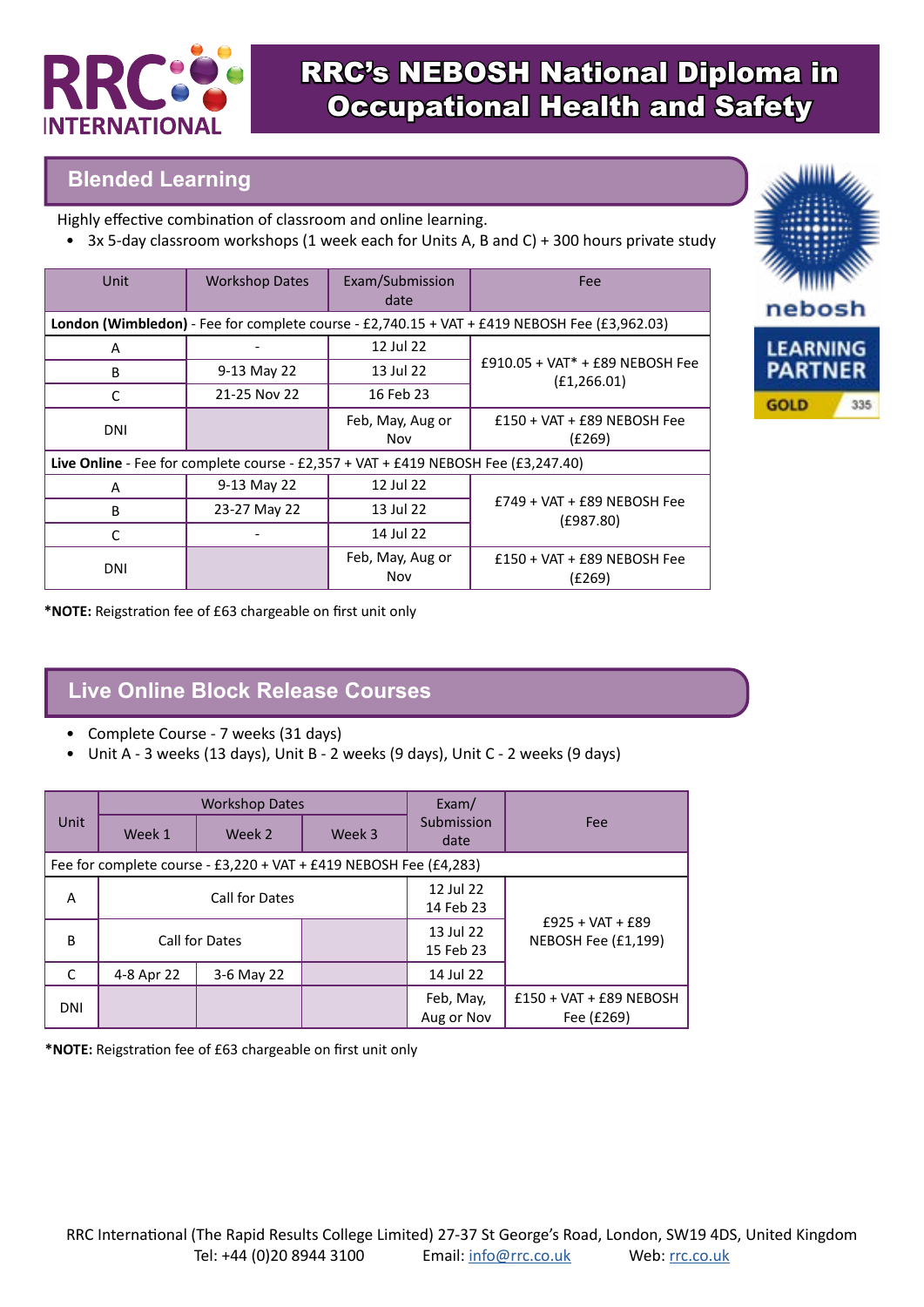

#### **Online Courses**

Flexible, fully tutor supported on-line learning available anywhere in the world

- 468 hours of study (12-36 months) + exams
- Start any time
- Fee includes exam sitting fee for RRC centres (London, Birmingham, Glasgow, Manchester, Newcastle, Dubai, Tbilisi and Tunis)
- 200+ exam centres available worldwide additional fees will apply
- 30-Day Money Back Guarantee with all RRC online courses

| <b>Online Course Fees</b> |                                         |  |  |  |
|---------------------------|-----------------------------------------|--|--|--|
| Complete Course           | £1,295 + VAT + £419 NEBOSH Fee (£1,973) |  |  |  |
| Unit A                    | £400 + VAT + £89 NEBOSH Fee (£569)*     |  |  |  |
| OUnit B                   | £400 + VAT + £89 NEBOSH Fee (£569)*     |  |  |  |
| Unit C                    | £400 + VAT + £89 NEBOSH Fee (£569)*     |  |  |  |
| Unit DNI                  | £150 + VAT + £89 NEBOSH Fee (£269)*     |  |  |  |

**\*NOTE:** Reigstration fee of £63 chargeable on first unit only

| <b>Exam Dates for Online Learners</b><br><b>Venues Available Worldwide</b> |              |  |  |
|----------------------------------------------------------------------------|--------------|--|--|
| July                                                                       | 12-14 Jul 22 |  |  |
| February                                                                   | 14-16 Feb 23 |  |  |
| July                                                                       | 11-13 Jul 23 |  |  |